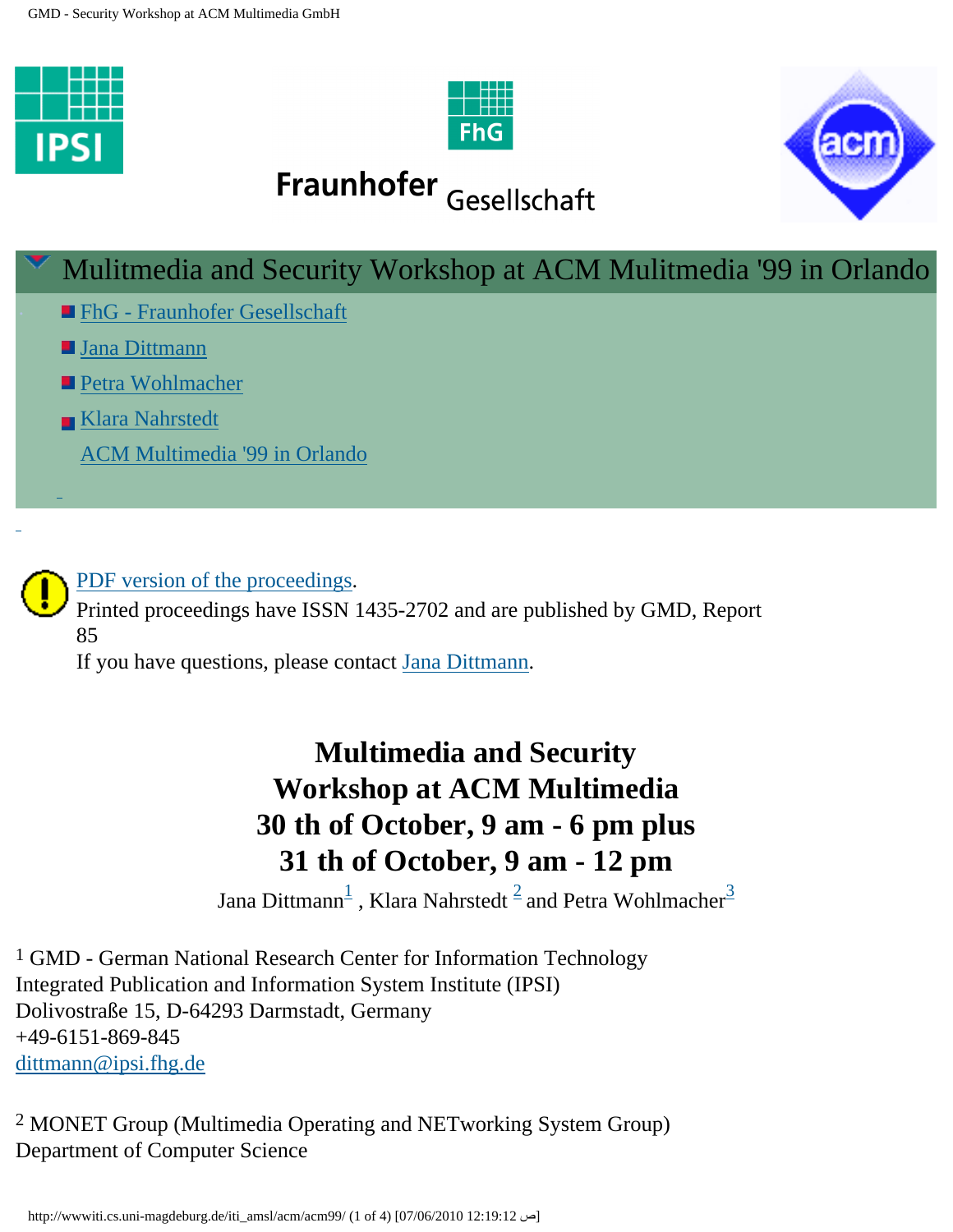GMD - Security Workshop at ACM Multimedia GmbH

University of Illinois at Urbana-Champaign 1304 West Springfield Avenue Urbana, IL 61801, USA +1-217-244-6624 [klara@nahrstedt.cs.uiuc.edu](mailto: klara@nahrstedt.cs.uiuc.edu)

<span id="page-1-0"></span>3 University of Klagenfurt, System Security, Villacher Str. 161, A-9020 Klagenfurt, Austria +43-463-2700-507 [petra@ifi.uni-klu.ac.at](mailto: petra@ifi.uni-klu.ac.at)

Recently security has become one of the most significant problems for spreading new information technology. Digital data can easily be copied and multiplied without information loss. This requires security solutions for such fields as distributed production processes and electronic commerce, since the producers seek to provide access control mechanisms to prevent misuse and theft of material. The workshop analyses specific security problems of multimedia systems and multimedia material in the digital environment. Based on our discussion in the workshop at the ACM MM '98 in Bristol we want to continue with the state of the art evaluation and discuss future needs for the design of MM Security and legal aspects. We understand that the interest and importance of security was reflected in the great number of participants from all over the world in Bristol.

### **Objectives**

Based on these excellent experiences the objective of the workshop is to see the advantages in the field of multimedia and security.

Especially in the field of copyright protection we will evaluate the progress of digital watermarking, the robustness and the practical usage for authentication and also for integrity checks. We want to address the fingerprint

Beside technical approaches legal requirements, the identification of design and acceptance problems for security solutions are further topics.

In the workshop we want also address the topic, that existing multimedia security mechanisms are not realised by using multimedia tools applying security. Thus the discussion is extend to the use of multimedia to perform security. Though security is recognised as an important issue in multimedia it is, ironically, mostly not presented by the new media. Usually, security algorithms are seen as background processes, invisible to the user. Based on the discussions on security in multimedia environments we want to analyse interactive multimedia tools which strengthen the producers acceptance to use available security features.

The intention of the workshop is to bring together experienced researchers, developers, and practitioners from academia and industry for a state of the art evaluation and discussions of topics and problems for multimedia security environments for the next century. The workshop reflects the strength and weaknesses of what the multimedia community has to offer to meet the needs of secure multimedia environments.

[More about the ACM Multimedia '99](http://www.kom.e-technik.tu-darmstadt.de/acmmm99/index.html)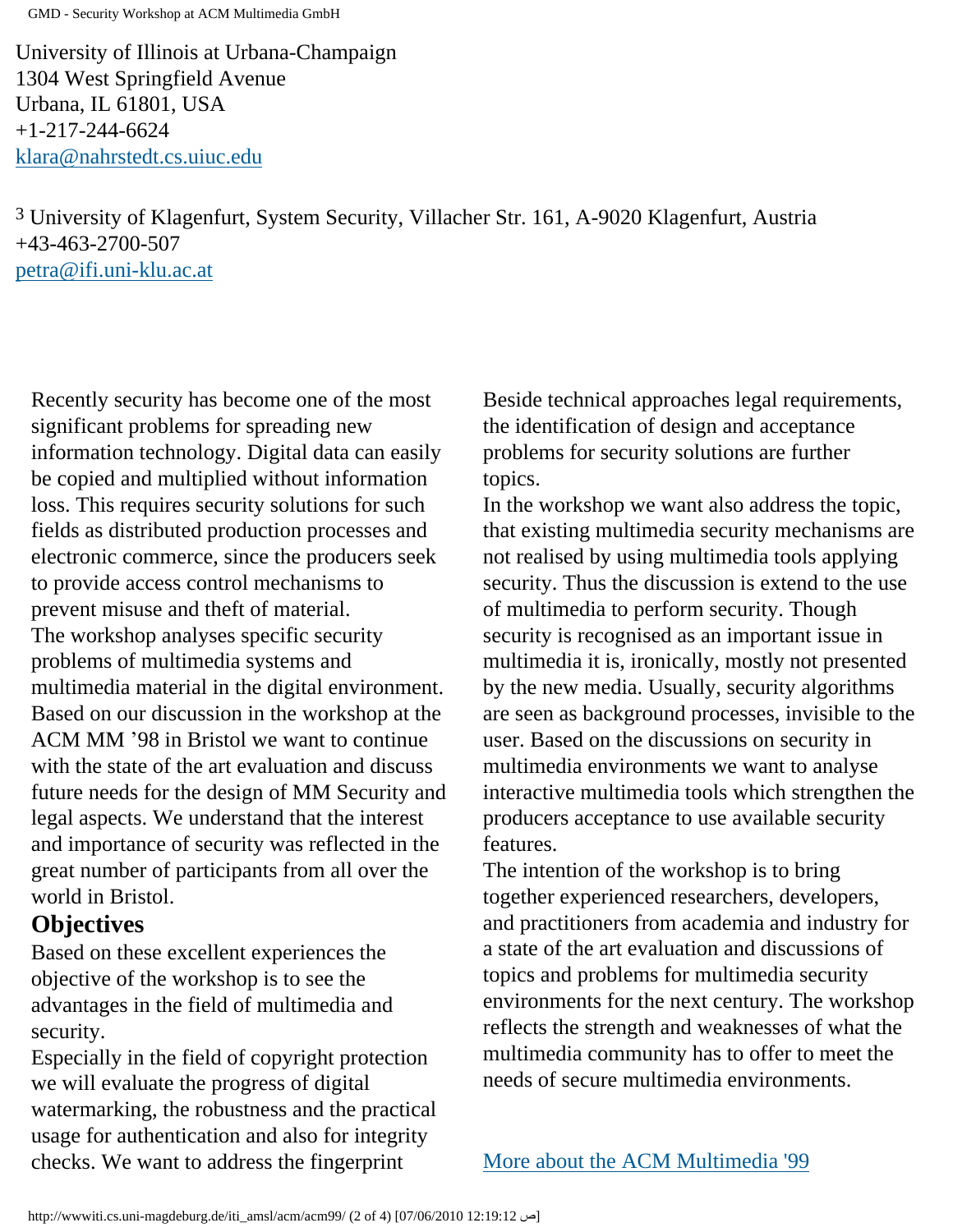GMD - Security Workshop at ACM Multimedia GmbH

problem where a watermark contains customer specific information so that we produce different copies for each customer. Attackers can compare several fingerprinted copies to find and destroy the embedded identification string by altering the data in those places where a difference was detected. Beside the fingerprinting we want to introduce to new cryptographic protocols like multiple key techniques for customer specific protection.

#### <span id="page-2-0"></span>[next column](#page-2-0)

## **Session outline**

## **30 th Oct**

- 1.) 9:00 9:15 Jana Dittmann: Welcome and introduction of participants: Multimedia and Security
- 2.) 9:15 9:45 Petra Wohlmacher: Overview and security requirements of multimedia systems and multimedia data, multiple-key cryptography, 9:45 - 10:15 Legal Issues: Klaus Keus, BSI Germany - The German Digital Signature Act in the

context of impementing the EU Directive for Electronic Signatures

#### Coffee Break 10:15 - 10:45

- 3.) To have more discussion in the workshop, the presenters are asked to give a short overview of their work and the problem and/or soltions, after each section are questiones and discussions
	- 10:45 11:15 Watermarking from a commercial view: David Hilton, Signum Technologies, England - Effective Models of Real Data to Enhance Digital Watermarking Methods

Section (1): Integrity Detection - Fragile Watermarking and Digital Signatures

- 11:15-11:40 Jiri Fridrich, Center for Intelligent Systems, T. J. Watson School SUNY, Binghamton: Detection of Digital Forgeries

- 11:40-12:05 Edward Delp, Purdue University, USA: A New Fragile Image Watermark
- 12:05-12:30 Ching-Yung Lin and Shih-Fu Chang, Columbia University, USA: Authenticating Pictures and Documents with Robust Digital Signature Techniques
- 12:30-12:45 Jana Dittmann: Discussion and problem summary
- Lunch break: 12:45 14:00

Section (2): Robust Digital Image Watermarking - Algorithm, Protocols, Attacks and Robustness Improvements

- 14:00-14:25 Adrew Z Tirkel: Advanced Spread Spectrum Watermarking